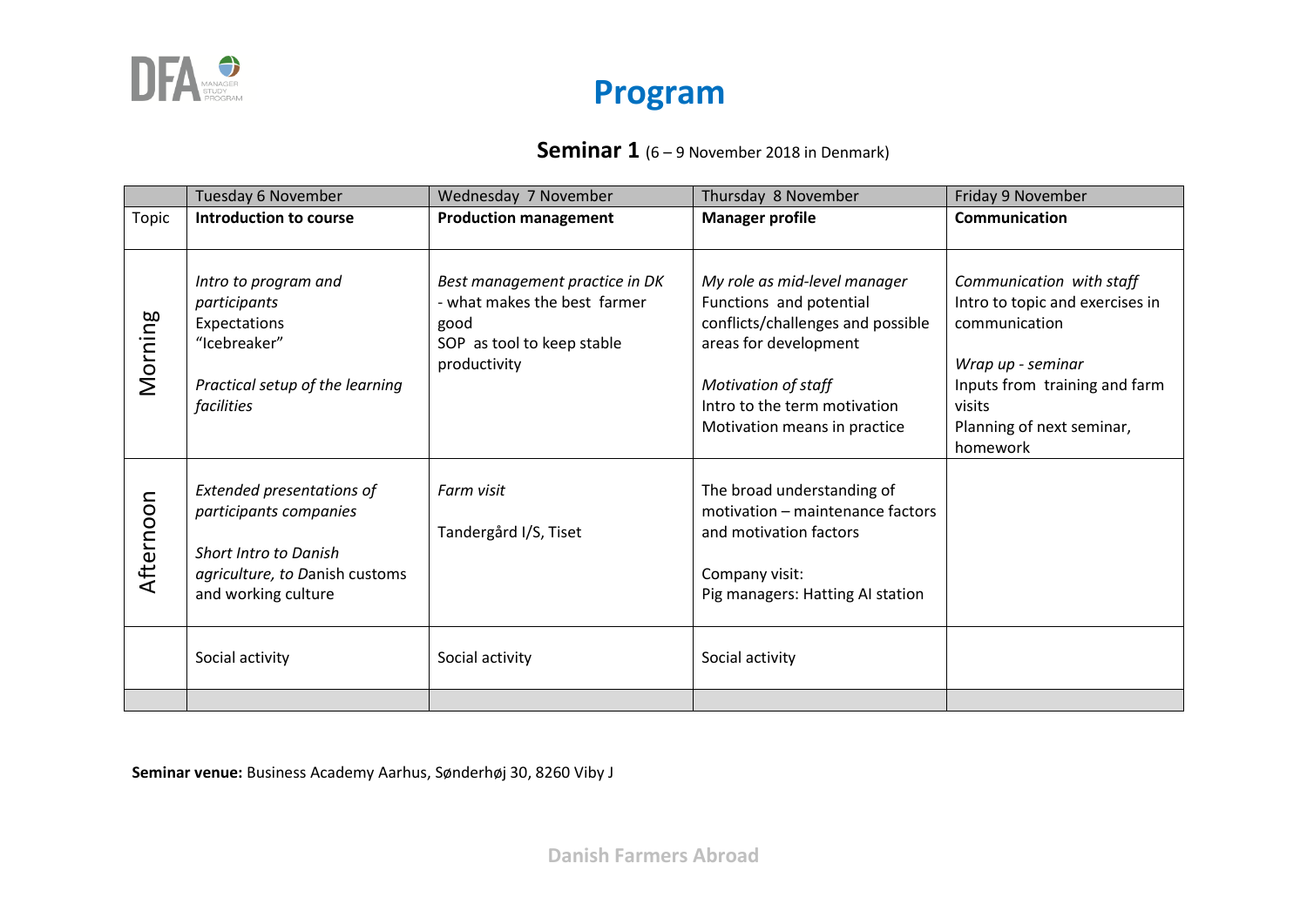

#### **Seminar 2** (5 – 8 March 2019 in Denmark)

|           | <b>Tuesday 5 March</b>                                                                                                                              | Wednesday 6 March                                                                                                                                                                                | Thursday 7 March                                                                                                                                                                                      | Friday 8 March                                                                                                                                                                                                                                 |
|-----------|-----------------------------------------------------------------------------------------------------------------------------------------------------|--------------------------------------------------------------------------------------------------------------------------------------------------------------------------------------------------|-------------------------------------------------------------------------------------------------------------------------------------------------------------------------------------------------------|------------------------------------------------------------------------------------------------------------------------------------------------------------------------------------------------------------------------------------------------|
| Topic     | <b>Manager profile</b>                                                                                                                              | <b>Production Management</b>                                                                                                                                                                     | <b>Lean Farming</b>                                                                                                                                                                                   | <b>Communication</b>                                                                                                                                                                                                                           |
| Morning   | Since last meeting<br>Personal working profile<br>Intro to personal planning<br>Analysis of my diary<br>registrations to describe my<br>job profile | The cost components in<br>production<br>Management of the risk areas<br>The cost -benefit analysis as<br>mean to make priorities<br>Presentation of selected cases<br>from participants homework | Introduction to lean and how<br>to use the lean tools in<br>management<br>The five S: (Sort, straighten,<br>shine, standardize, sustain)<br>The board meeting and practical<br>cases from agriculture | Communication with staff<br>How to give constructive feed back<br>to the performance of your staff<br>Into to Coaching as tool for<br>managers<br>Wrap up<br>Inputs from training and visits<br>Intro to Home work<br>Planning of next seminar |
| Afternoon | Analysis of personal profile<br>Intro to test<br>Focus Profile (Garuda)<br>Personal behavior and job<br>profile in practice                         | Farm visit                                                                                                                                                                                       | Visit Danish Crown abattoir in<br>Horsens.<br>Meeting with lean manager at<br>factory<br>Wrap up: How to use the lean<br>concept in practice at my farm                                               |                                                                                                                                                                                                                                                |
|           | Social activity                                                                                                                                     | Social activity                                                                                                                                                                                  | Social activity                                                                                                                                                                                       |                                                                                                                                                                                                                                                |
|           |                                                                                                                                                     |                                                                                                                                                                                                  |                                                                                                                                                                                                       |                                                                                                                                                                                                                                                |

**Seminar venue**: Business Academy Aarhus, Sønderhøj 30, 8260 Viby J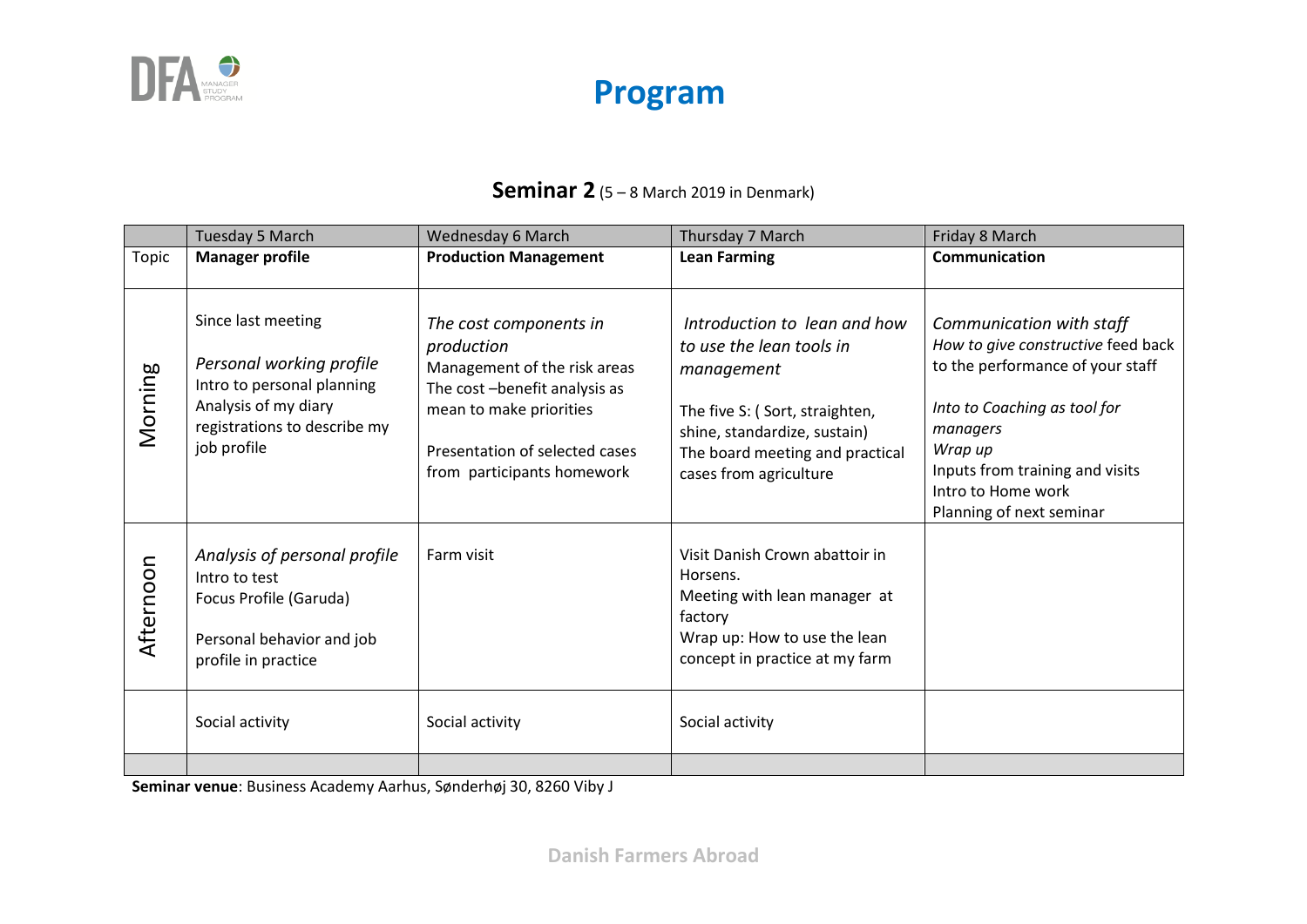

#### **Seminar 3** (5 – 7 June 2019 in Slovakia)

|              | Tuesday 4 June   | Wednesday 5 June                                                                                                                                                                                             | Thursday 6 June                                                                                                                                                                                                                              | Friday 7 June                                                                                                                        |
|--------------|------------------|--------------------------------------------------------------------------------------------------------------------------------------------------------------------------------------------------------------|----------------------------------------------------------------------------------------------------------------------------------------------------------------------------------------------------------------------------------------------|--------------------------------------------------------------------------------------------------------------------------------------|
| <b>Topic</b> |                  | <b>Manager profile</b>                                                                                                                                                                                       | <b>Human Resource Management</b>                                                                                                                                                                                                             | <b>Human Resource Management</b>                                                                                                     |
| Morning      |                  | Since last meeting<br>Analysis of staff personal profile<br>Follow up Focus Profile test and<br>understanding the four manager<br>positions in the test                                                      | Situational leadership model (SLII)<br>Develop of staff performance<br>Model to analyze the individual<br>staff according to need for<br>support<br>New staff introduction plans<br>exchange of experiences among<br>participants workplaces | Designing development plans for<br><b>Staff</b><br>$HRM - the$ gearbox<br>Wrap up and planning of next<br>meeting including homework |
| Afternoon    |                  | Intro to Human Resource<br>Management<br>Presentation of a company,<br>The company seen from the<br>directors point of view<br>Recruitment and development of<br>working culture<br>The Dan-Slovakia concept | Visit at farm (Dan-Slovakia)                                                                                                                                                                                                                 |                                                                                                                                      |
|              | Arrival to hotel | Social activity                                                                                                                                                                                              | Social activity                                                                                                                                                                                                                              |                                                                                                                                      |
|              |                  |                                                                                                                                                                                                              |                                                                                                                                                                                                                                              |                                                                                                                                      |

**Seminar venue:** Hotel in Dunajska Streda, Slovakia